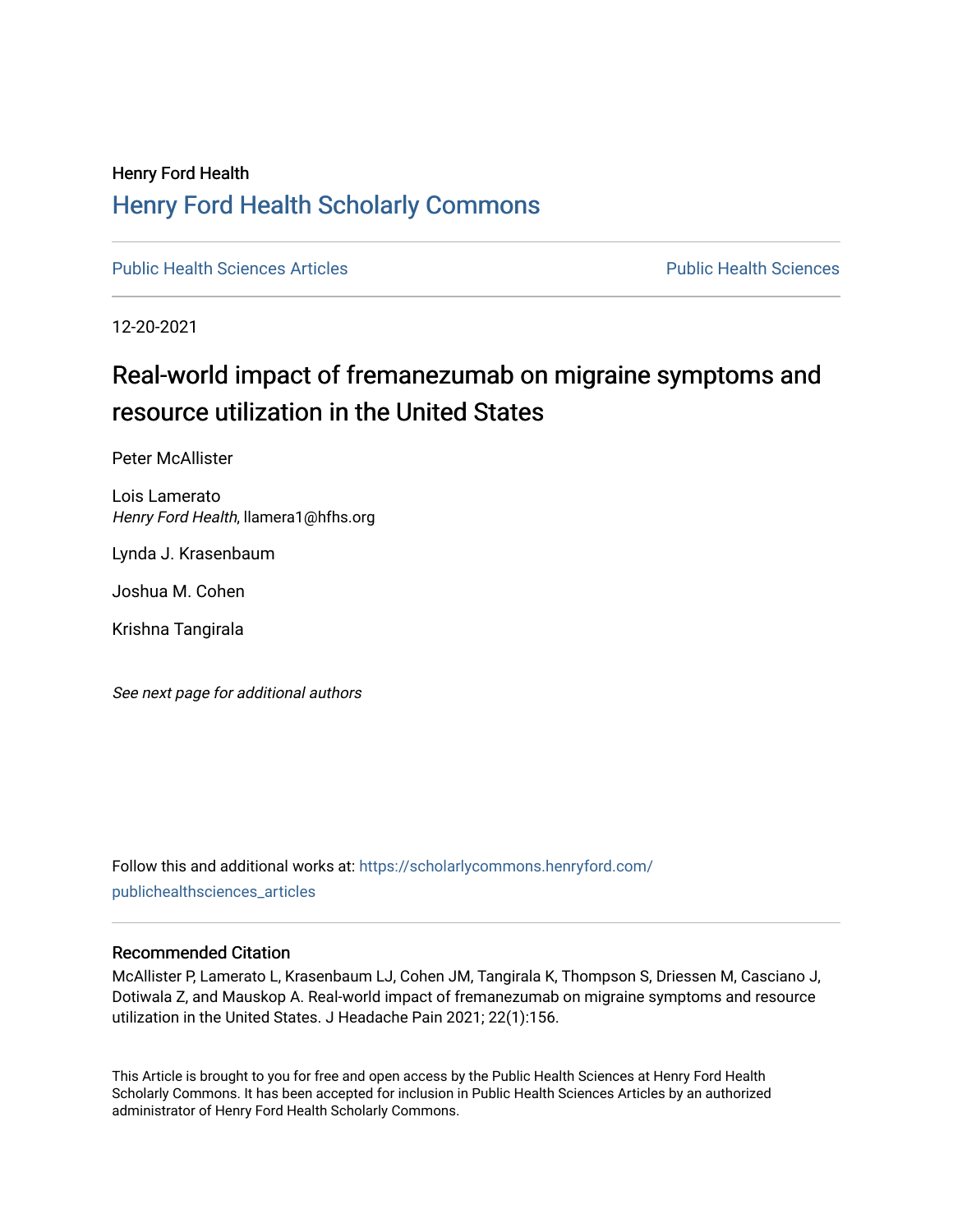## Authors

Peter McAllister, Lois Lamerato, Lynda J. Krasenbaum, Joshua M. Cohen, Krishna Tangirala, Stephen Thompson, Maurice Driessen, Julian Casciano, Zenobia Dotiwala, and Alexander Mauskop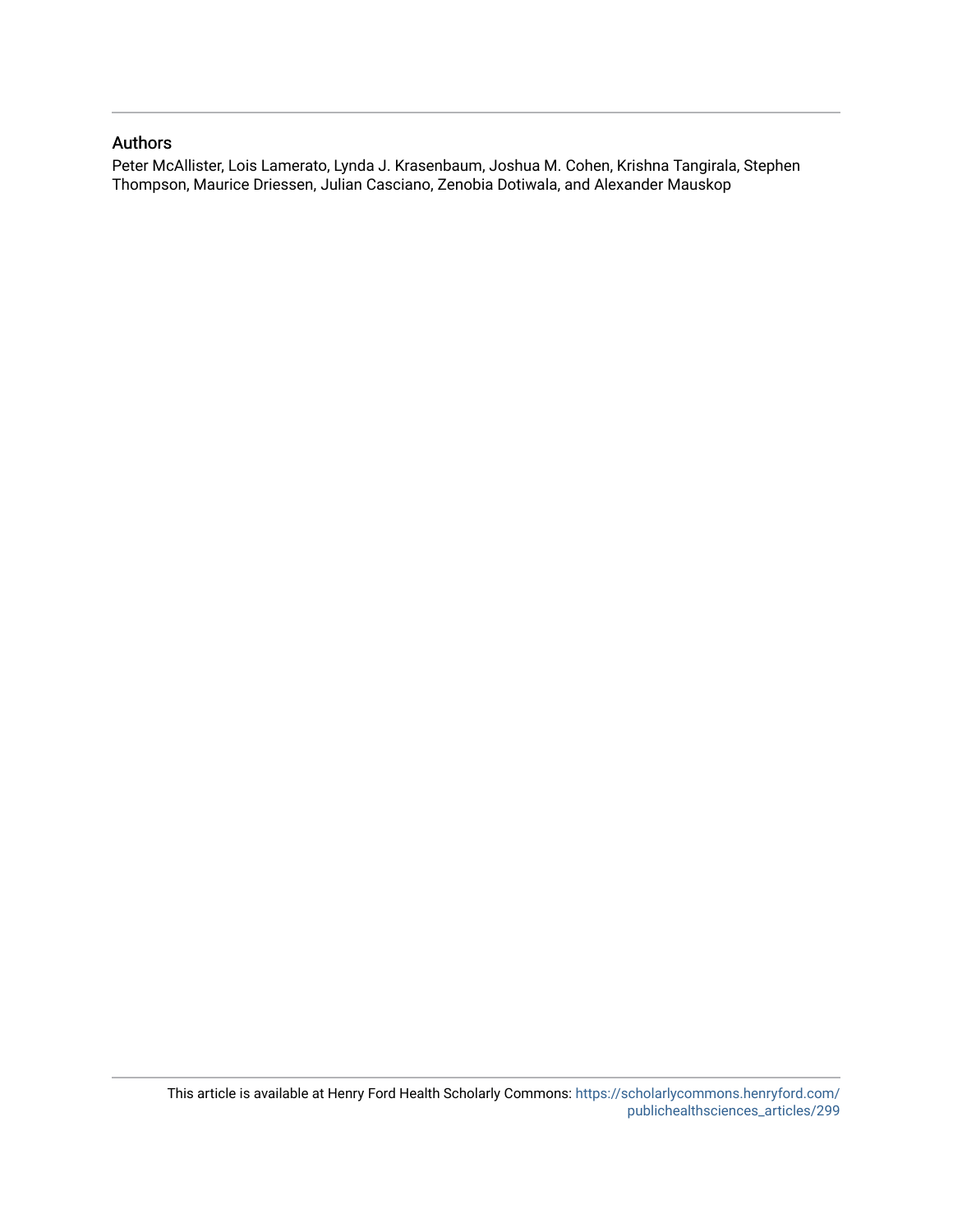## **RESEARCH ARTICLE Example 2014 12:30 The SEAR CH ACCESS**

# Real-world impact of fremanezumab on migraine symptoms and resource utilization in the United States

Peter McAllister<sup>1\*</sup>, Lois Lamerato<sup>2</sup>, Lynda J. Krasenbaum<sup>3</sup>, Joshua M. Cohen<sup>3</sup>, Krishna Tangirala<sup>3</sup> , Stephen Thompson<sup>3</sup>, Maurice Driessen<sup>4</sup>, Julian Casciano<sup>5</sup>, Zenobia Dotiwala<sup>5</sup> and Alexander Mauskop<sup>6</sup>

## Abstract

Background: Fremanezumab, a fully humanized monoclonal antibody (IgG2Δa) that selectively targets calcitonin generelated peptide (CGRP), is approved for migraine prevention in adults. Real-world data on the effectiveness of fremanezumab are limited. This retrospective, observational cohort study assessed patient-reported migraine symptoms, health care resource utilization (HCRU), and direct medical costs before and after fremanezumab treatment initiation.

Methods: Data were extracted from September 2018 through June 2020 from the Midwest component of EMRClaims+®, an integrated health services database containing > 20 million medical records from national commercial insurance claims, Medicare claims, and regional electronic medical records. Patients included in the cohort analysis were aged ≥ 18 years and were administered fremanezumab, with enrollment or treatment history for ≥ 6 months prior (pre-index) to initiating fremanezumab (index date) and ≥ 1 month after the index date (post-index), and without pregnancy or pregnancy-related encounters during the study period. Patient-reported headache frequency, migraine pain intensity (MPI), composite migraine symptoms, and HCRU were assessed pre-index and ≥ 1 month after fremanezumab initiation. Wilcoxon signed-rank tests were used to compare means of migraine symptoms and outcomes and HCRU before and after fremanezumab initiation.

Results: Overall, 172 patients were eligible for analysis. Of patients who self-reported  $(n = 129)$ , 83.7% reported improvement in headache frequency or symptoms after fremanezumab treatment. Specifically, headache frequency decreased by 63% after fremanezumab initiation: mean (standard deviation) headache frequency was 22.24 (9.29) days per month pre-index versus 8.24 (7.42) days per month post-index (P < 0.0001). Mean MPI also decreased by 18% after fremanezumab initiation: MPI was 5.47 (3.19) pre-index versus 4.51 (3.34) post-index ( $P = 0.014$ ). Mean emergency room (ER) visits per month decreased from 0.72 to 0.54 ( $P = 0.003$ ), and mean outpatient visits per month decreased from 1.04 to 0.81 ( $P < 0.001$ ). Mean hospitalizations per month decreased, but the results did not reach statistical significance  $(P = 0.095)$ . Hospitalization and ER costs decreased, while outpatient costs increased, from pre-index to post-index, but differences were not statistically significant ( $P \ge 0.232$ ).

Conclusions: Significant reductions in headache frequency, MPI, and HCRU were observed after fremanezumab initiation in patients with migraine in a US real-world setting.

Full list of author information is available at the end of the article

**BMC** 



© The Author(s), 2021 **Open Access** This article is licensed under a Creative Commons Attribution 4.0 International License, which permits use, sharing, adaptation, distribution and reproduction in any medium or format, as long as you give



<sup>\*</sup> Correspondence: [peter@neinh.com](mailto:peter@neinh.com) <sup>1</sup>

 $1$ New England Institute for Neurology and Headache, New England Institute for Clinical Research and Ki Clinical Research, Yale University, 30 Buxton Farm Road, Suite 230, Stamford, CT 06905, USA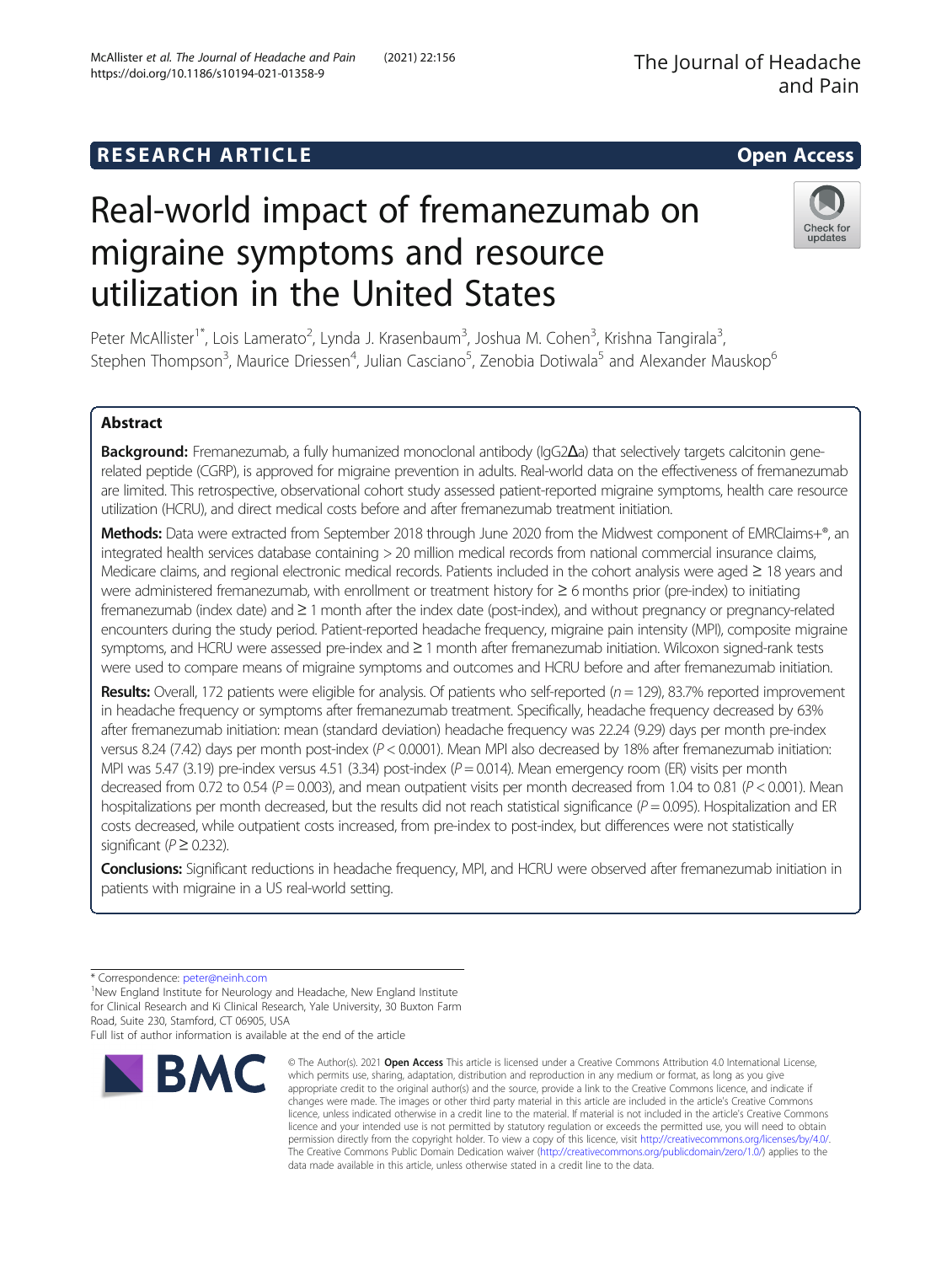Keywords: Migraine, Fremanezumab, Health care resource utilization, Migraine pain intensity, Headache frequency, Real-world efficacy

#### Background

Migraine is a complex neurologic disease that affects > 1 billion individuals worldwide, including 68.5 million in the United States and 80 million in Western Europe [\[1\]](#page-8-0). Individuals with migraine experience headache attacks lasting 4 to 72 h that are accompanied by a range of symptoms, which may include pulsing or throbbing headache pain, nausea, vomiting, photophobia, phonophobia, blurred vision, and aura [\[2](#page-8-0), [3](#page-8-0)]. Experience of these symptoms commonly cooccurs with severe negative impact on daily activities and quality of life [[1](#page-8-0), [4\]](#page-8-0), so much so that migraine is the second leading cause of years lived with disability worldwide [\[5\]](#page-8-0). In the United States, current disability-adjusted life-years for migraine are 2.4 million (95% uncertainty interval, 1.53–3.44 [[1](#page-8-0)]). Additionally, health care resource utilization (HCRU), including primary health care visits, outpatient visits, and emergency room (ER) visits, is higher among patients with migraine compared to the general population [\[4\]](#page-8-0). Research demonstrates that HCRU is reduced among patients who experience more headache-free days [\[6](#page-8-0)]. Thus, migraine prevention is typically recommended in patients with attacks occurring ≥ 4 days per month to mitigate symptoms and associated disability [\[7](#page-8-0), [8\]](#page-8-0).

Fremanezumab is a fully humanized monoclonal antibody (IgG2Δa) that selectively targets calcitonin generelated peptide (CGRP), a neuropeptide implicated in the pathophysiology of migraine [[9,](#page-8-0) [10\]](#page-8-0). Fremanezumab has demonstrated efficacy, safety, and tolerability in adults with episodic migraine (EM; headache occurring < 15 days per month [[11](#page-8-0)]) or chronic migraine (CM;  $\ge$ 15 headache days per month, with attacks meeting migraine criteria ≥ 8 days per month over 3 months' time [[11\]](#page-8-0)) in clinical trials [[12,](#page-8-0) [13\]](#page-8-0).

There are limited real-world effectiveness data for fremanezumab due to the recency (i.e., 2018) of its approval as a therapeutic indicated for migraine prevention in adults. Real-world effectiveness data are critical as they demonstrate the effects of a therapeutic when used under less structured conditions compared to clinical trials, including a broader patient population.

The lack of real-world data for fremanezumab is driven by the fact that (1) patient measures assessing information such as frequency of migraine attacks are not routinely captured, and (2) insurance claims or hospital encounter data are not appropriate data sources given the lack of structured symptom data. Quantifiable endpoints from real-world data are needed to provide evidence for fremanezumab's effectiveness in less controlled, nonclinical trial conditions, which are considered in the development of coverage and utilization management policy. Thus, this retrospective, observational cohort study assessed patient-reported migraine symptoms and HCRU before and after fremanezumab treatment initiation.

### **Methods**

#### Data source

Data were extracted from September 2018 through June 2020 from the Midwest component of EMRClaims+®, an integrated health services database containing > 20 million medical records from national commercial insurance claims, Medicare claims, and regional electronic medical records (EMR) collected from 1988 to the present, with over 3.1 million facility encounters added annually. Additionally, this database includes administrative insurance claims for approximately 690,000 individuals linked to an overlapping health care provider database of EMR data, including laboratory values and provider billing files. Standard longitudinal claims data, including pharmacy data and medical claims, are available for managed care members who have medical encounters within the EMR-reporting hospitals and outpatient facilities. Database elements are available as recently as 30 days from the time of extract, and EMR extracts are available as recently as the last 2 weeks from extract. Insured parties linked with the EMR are tracked through provider-aligned patient panels, managed care membership, and a Master Patient Index.

#### Selection criteria for patient population

Patients were included in this cohort analysis if they were aged  $\geq$  18 years and administered fremanezumab, with enrollment or treatment history for  $\geq 6$  months prior (i.e., preindex) to initiating fremanezumab treatment (index date) and  $\geq 1$  month after the index date (i.e., post-index), without pregnancy or pregnancy-related encounters during the study period. Patients concomitantly using other CGRP inhibitors were excluded from the study. The average follow-up duration after fremanezumab initiation for these patients was 12.8 months.

#### Measures

Data were extracted on patient demographics such as age, gender, insurance payer, migraine diagnosis, related comorbidities, and ordering physician specialty. Data were also extracted on pre- and post-index patient-reported headache frequency, migraine pain intensity (MPI), patient-reported improvement in migraine symptoms, composite migraine symptoms, and all-cause HCRU (including inpatient hospitalizations, ER, and outpatient visits) and associated cost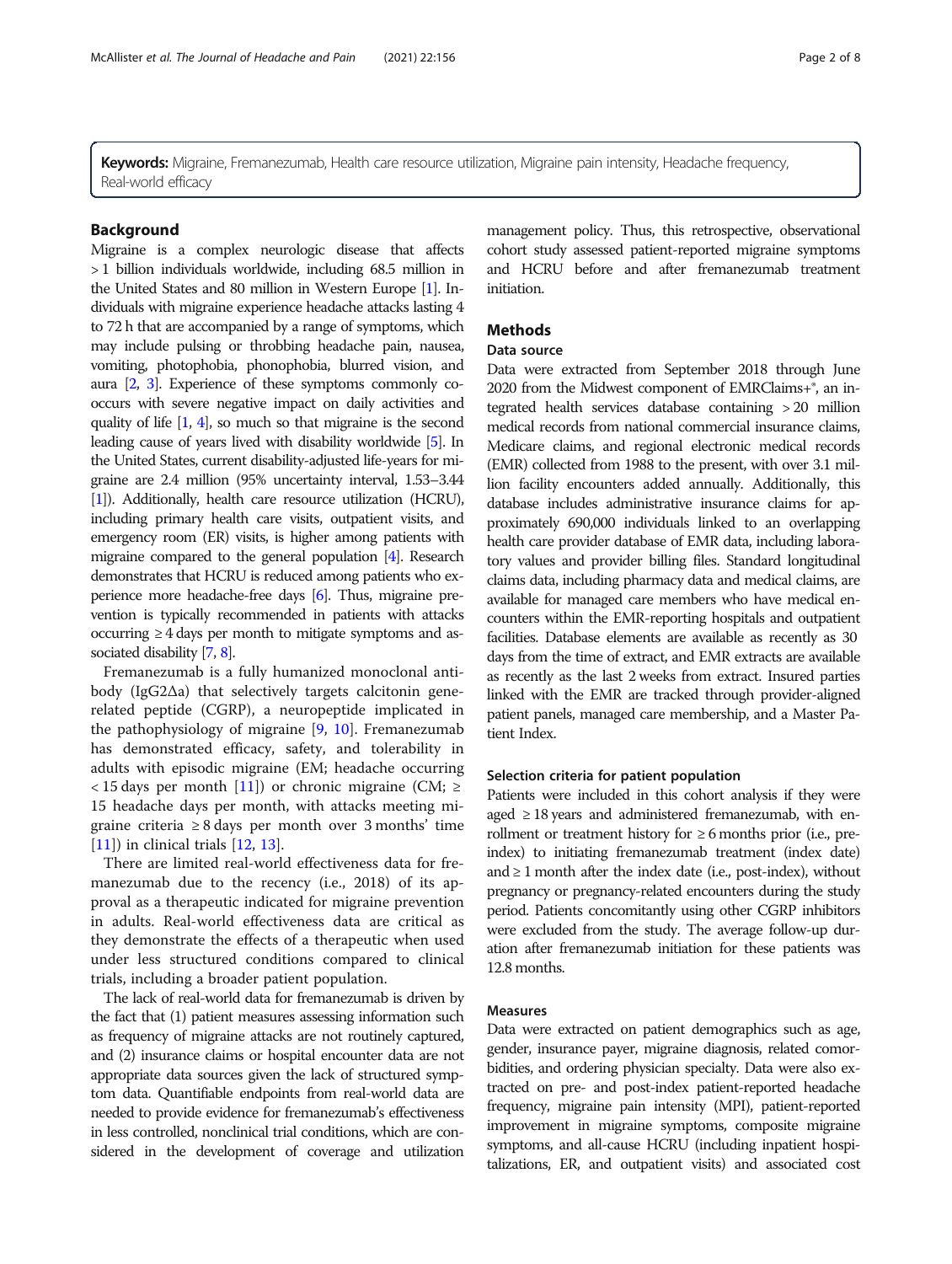burden (based on billed charges) of each. Manual chart review was used to identify migraine characteristics.

Patient-reported improvement was recorded in the EMR by physicians and nurses, as a composite binary variable of "improvement" versus "no improvement" including patient-reported accounts of improvement (i.e., yes or no; irrespective of headache frequency) and patient-reported improvement in headache frequency. MPI was assessed via responses on a 10-point visual analog scale (VAS) [\[14](#page-8-0)] ranging from "no pain" to "worst pain" ( $0 = no$  pain,  $10 = worst$  pain). To be conservative, the maximum reported headache frequency and intensity values at baseline and follow-up for each patient were used for the headache frequency and MPI.

#### Statistical analysis

Descriptive statistics were computed to analyze sample demographics. Nonparametric Wilcoxon signed-rank tests, with a level of significance set at  $P < 0.05$ , were used to compare means of patient-reported headache frequency, MPI, and HCRU before and after fremanezumab initiation. To account for the differences in the follow-up duration for patients, mean HCRU measures were calculated per month.

#### Results

Of the 330 patients with fremanezumab orders in the database, 127 patients were excluded because they did not receive administrations of this therapeutic, 26 due to lack of enrollment or treatment history  $\geq 1$  month after the index date, and 5 due to pregnancy diagnosis at any time during the study period. For the 172 patients who met all inclusion criteria and constitute the final sample, the mean (standard deviation [SD]) age was 46.0 (12.7) years; 84% (144/172) identified as female and 16% (27/172) as male. Fremanezumab was ordered by neurologists in 92% (158/172) of cases, with family medicine (5%; 8/172), internal medicine (2%; 3/172), pain medicine  $(1\%; 1/172)$ , and other  $(1\%; 2/172)$  physicians placing the remaining orders. Patient demographics are displayed in Table 1.

The most common migraine-related comorbid disease categories during the pre-index period included pain (37%; 63/172), psychiatric conditions (31%; 53/172), sleep disturbances (24%; 41/172), and cardiovascular comorbidities (22%; 38/172; Table [2\)](#page-5-0). The most frequent comorbidities included insomnia (23%; 39/172), anxiety disorder (including generalized anxiety disorder; 21%; 36/172), chronic pain (21%; 36/172), back pain (19%; 33/172), depression (including major depressive disorder; 19%; 32/172), neck pain (16%; 28/172), and hypertension (16%; 28/172; Table [2](#page-5-0)).

|  | Table 1 Demographics |  |
|--|----------------------|--|
|  |                      |  |

| <b>Characteristic</b>               | All patients<br>$(N = 172)$ |
|-------------------------------------|-----------------------------|
| Gender, n (%)                       |                             |
| Female                              | 144 (84)                    |
| Male                                | 27 (16)                     |
| Age in years, mean (SD)             | 46.0 (12.7)                 |
| Mean follow-up in months, mean (SD) | 12.8(4.8)                   |
| Fremanezumab dosing, n (%)          |                             |
| Monthly                             | 168 (98)                    |
| Quarterly                           | 3(2)                        |
| Ordering physician, n (%)           |                             |
| Neurology                           | 158 (92)                    |
| Family medicine                     | 8(5)                        |
| Internal medicine                   | 3(2)                        |
| Pain medicine                       | 1(1)                        |
| Other                               | 2(1)                        |

 $\overline{SD}$  standard deviation

#### Headache frequency and migraine pain intensity

Pre- and post-index headache frequency data were available for 76 patients; however, data on 22 of these patients were excluded from analysis because their self-reported "improvement" was inconsistent with headache frequency reports  $(n = 15)$  or their self-reported "no improvement" was inconsistent with headache frequency reports  $(n = 7)$ . The 54 patients eligible for headache frequency analysis experienced a significant decrease in the mean (SD) number of headache days per month, from 22.24 (9.29) pre-index to 8.24 (7.42) post-index  $(P < 0.0001)$ ; a mean reduction of 14.00 days (63%; Table [3,](#page-5-0) Fig. [1\)](#page-5-0).

Overall, data on improvement in headache frequency or symptoms were available for 129 patients, of whom 84% (108/129) reported improvement in headache frequency or symptoms after fremanezumab treatment and 16% (21/129) reported no improvement after treatment.

Pre- and post-index MPI was available for 74 patients. MPI decreased significantly by 18% after fremanezumab initiation, from a mean (SD) VAS pain score of 5.47 (3.19) pre-index to 4.51 (3.34) post-index  $(P = 0.014;$ Table [3,](#page-5-0) Fig. [2](#page-6-0)).

#### Health care resource utilization

The percentage of patients with any inpatient hospitalizations (12% [20/172] vs. 10% [18/172]), any ER visits (50% [86/172] vs. 50% [86/172]), and any outpatient visits (94% [161/172] vs. 94% [162/172]) remained stable between the pre- and post-index periods. Mean (SD) inpatient hospitalizations per month decreased from 0.21 (0.79) pre-index to 0.16 (0.60) post-index; however, this decrease was not statistically significant  $(P = 0.095)$ . Mean (SD) inpatient hospitalization cost per month also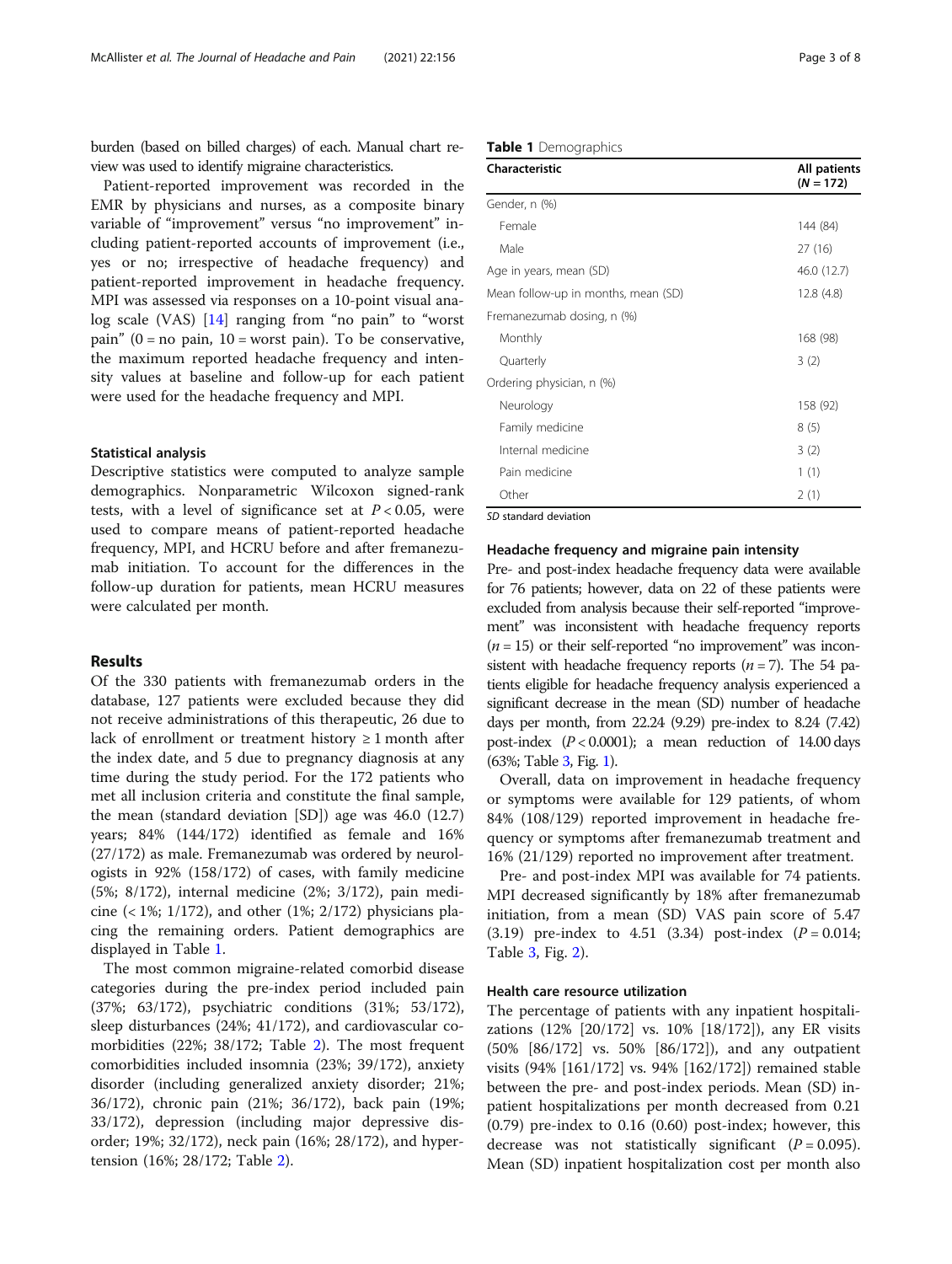<span id="page-5-0"></span>Table 2 Patient comorbidities in the pre-index period

| Comorbidities, n (%)                      | All patients<br>$(N = 172)$ |
|-------------------------------------------|-----------------------------|
| Psychiatric disorders                     | 53 (31)                     |
| Depression (including MDD)                | 32 (19)                     |
| Anxiety disorders (including GAD)         | 36 (21)                     |
| Depression and anxiety                    | 19 (11)                     |
| Panic disorder                            | 2(1)                        |
| Bipolar spectrum disorders                | 8(5)                        |
| Pain                                      | 63 (37)                     |
| Fibromyalgia                              | 16(9)                       |
| Chronic pain                              | 36 (21)                     |
| Back pain                                 | 33 (19)                     |
| Neck pain                                 | 28 (16)                     |
| Sleep disorders                           | 41 (24)                     |
| Insomnia                                  | 39(23)                      |
| Restless leg syndrome                     | 4(2)                        |
| Sleep apnea                               | 18 (10)                     |
| Digestive disorders                       | 28 (16)                     |
| Irritable bowel syndrome                  | 2(1)                        |
| Constipation                              | 9(5)                        |
| Ulcer                                     | 20 (12)                     |
| Gastroesophageal reflux disease           | 19 (11)                     |
| Respiratory disorders                     | 29 (17)                     |
| Allergies                                 | 10(6)                       |
| Sinusitis                                 | 11(6)                       |
| <b>Bronchitis</b>                         | 2(1)                        |
| Asthma                                    | 17 (10)                     |
| Cardiovascular disorders                  | 38 (22)                     |
| Hypertension                              | 28 (16)                     |
| High cholesterol                          | 15(9)                       |
| Stroke                                    | 1(1)                        |
| Mitral valve prolapse                     | 1(1)                        |
| Postural orthostatic tachycardia syndrome | 2(1)                        |
| Neurologic disorders                      | 8 (5)                       |
| Epilepsy                                  | 8(5)                        |
| Autoimmune disorder                       | 2(1)                        |
| Rheumatoid arthritis                      | 2(1)                        |
| Hormonal disorder                         | 1(1)                        |
| Polycystic ovarian syndrome               | 1(1)                        |
| Endocrine disorder                        | 21 (12)                     |
| Diabetes                                  | 16(9)                       |
| Hypothyroidism                            | 7(4)                        |
| Metabolic disorders                       | 18 (10)                     |
| Obesity                                   | 18 (10)                     |

MDD major depressive disorder, GAD generalized anxiety disorder

Table 3 Patient-reported improvement, headache frequency,

| Parameter                             |              | P value |
|---------------------------------------|--------------|---------|
| Improvement, n (%) <sup>a</sup>       | $(n = 129)$  |         |
| Yes                                   | 108 (84)     |         |
| Νo                                    | 21 (16)      |         |
| Headache frequency (overall)          | $(n = 54)$   |         |
| Pre-index, mean (SD)                  | 22.24 (9.29) |         |
| Post-index, mean (SD)                 | 8.24(7.42)   |         |
| Difference in days, mean <sup>b</sup> | 14.00        | < 0.001 |
| Difference %, mean                    | 63%          |         |
| MPI (overall)                         | $(n = 74)$   |         |
| Pre-index, mean (SD)                  | 5.47 (3.19)  |         |
| Post-index, mean (SD)                 | 4.51 (3.34)  |         |
| Difference in days, mean <sup>b</sup> | 0.96         | 0.014   |
| Difference %, mean                    | 18%          |         |

SD standard deviation, MPI migraine pain intensity

<sup>a</sup>Not reported,  $n = 43$ 

Nonparametric Wilcoxon signed-rank tests, with a level of significance set at  $P < 0.05$ , were used to compare means of patient-reported headache frequency and MPI before and after fremanezumab initiation

decreased from \$2051.91 (\$10,003.23) pre-index to \$1359.88 (\$6261.16) post-index; similarly, this decrease was not statistically significant ( $P = 0.232$ ; Table [4\)](#page-6-0).

Mean (SD) ER visits per month decreased significantly from 0.72 (1.26) pre-index to 0.54 (0.89) post-index  $(P = 0.003)$ ; however, the decrease in mean (SD) ER visit costs per month, from \$1300.89 (\$4377.38) pre-index to \$1258.30 (\$5966.90) post-index, was not statistically significant ( $P = 0.825$ ; Table [4](#page-6-0)).

Mean (SD) outpatient visits per month decreased significantly from 1.04 (1.19) pre-index to 0.81 (0.87) postindex  $(P < 0.001)$ ; however, mean (SD) outpatient visit

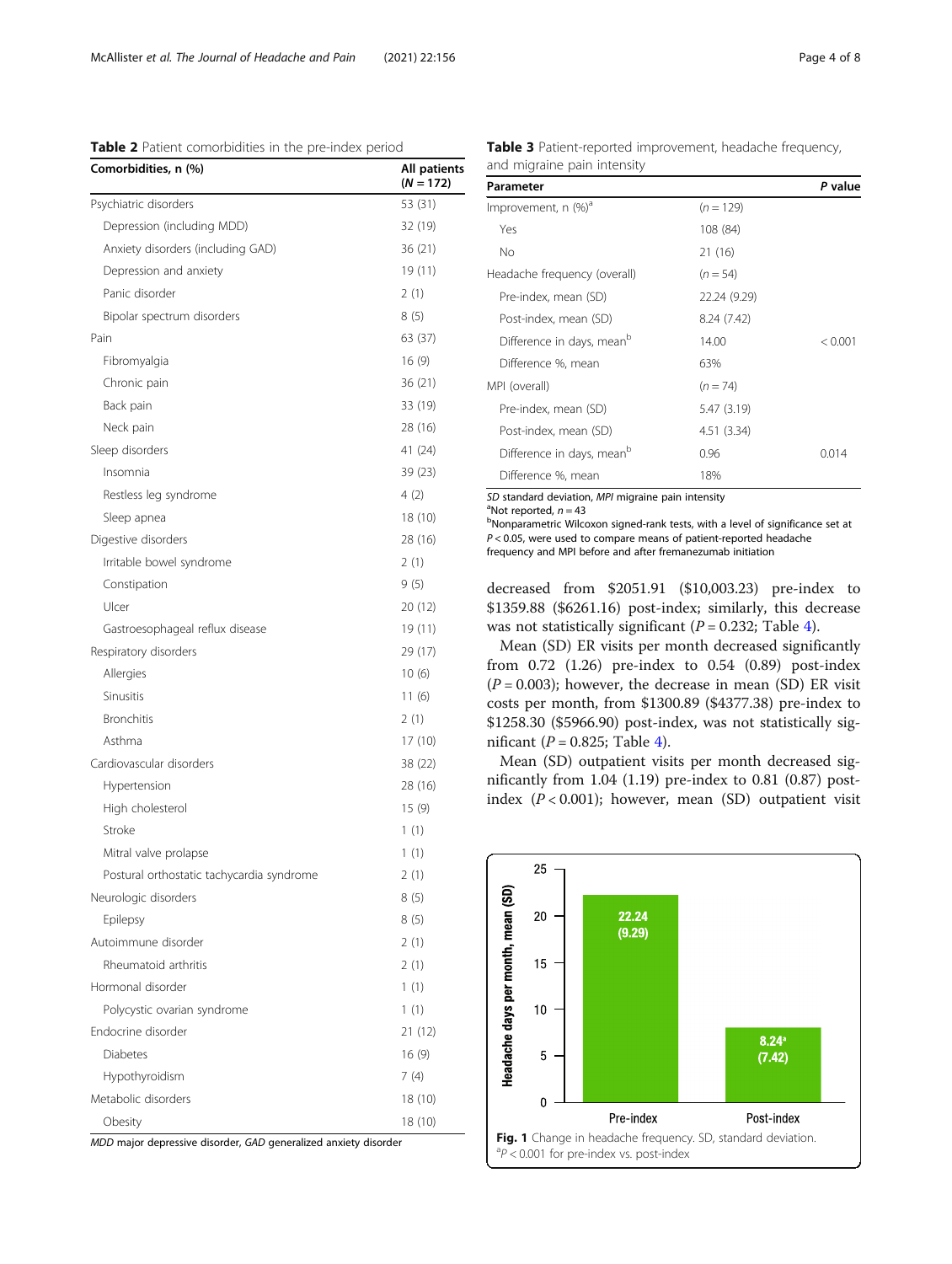<span id="page-6-0"></span>

Table 4 Health care resource utilization

| HCRU, mean (SD)                                                                                         | All patients ( $N = 172$ ) | Max         | P value <sup>a</sup> |  |  |
|---------------------------------------------------------------------------------------------------------|----------------------------|-------------|----------------------|--|--|
| Mean hospitalizations (per month)                                                                       |                            |             |                      |  |  |
| Pre-index                                                                                               | 0.21(0.79)                 | 6.00        |                      |  |  |
| Post-index                                                                                              | 0.16(0.60)                 | 4.38        | 0.095                |  |  |
| Mean hospitalization cost (per month)                                                                   |                            |             |                      |  |  |
| Pre-index                                                                                               | \$2051.91 (10,003.23)      | \$93,688.35 |                      |  |  |
| Post-index                                                                                              | \$1359.88 (6261.61)        | \$55,951.04 | 0.232                |  |  |
| Mean ER visits (per month)                                                                              |                            |             |                      |  |  |
| Pre-index                                                                                               | 0.72(1.26)                 | 7.50        |                      |  |  |
| Post-index                                                                                              | 0.54(0.89)                 | 5.36        | 0.003                |  |  |
| Mean ER visit costs (per month)                                                                         |                            |             |                      |  |  |
| Pre-index                                                                                               | \$1300.89 (4377.38)        | \$47,351.24 |                      |  |  |
| Post-index                                                                                              | \$1258.30 (5966.90)        | \$73,758.67 | 0.825                |  |  |
| Mean outpatient visits (per month)                                                                      |                            |             |                      |  |  |
| Pre-index                                                                                               | 1.04(1.19)                 | 7.50        |                      |  |  |
| Post-index                                                                                              | 0.81(0.87)                 | 5.36        | < 0.001              |  |  |
| Mean outpatient visit costs (per month)                                                                 |                            |             |                      |  |  |
| Pre-index                                                                                               | \$531.21 (1067.18)         | \$6246.26   |                      |  |  |
| Post-index                                                                                              | \$697.63 (1665.83)         | \$14,182.75 | 0.257                |  |  |
| Mean outpatient visit costs (per month) without outliers (i.e., restricting<br>data to cost ≤\$5000.00) |                            |             |                      |  |  |
| Pre-index                                                                                               | \$465.96 (898.96)          | \$4813.15   |                      |  |  |
| Post-index                                                                                              | \$459.14 (823.01)          | \$4477.17   | 0.935                |  |  |

HCRU health care resource utilization, SD standard deviation,

ER emergency room

<sup>a</sup>Nonparametric Wilcoxon signed-rank tests, with a level of significance set at P < 0.05, were used to compare means of HCRU measures before and after fremanezumab initiation

cost per month increased from \$531.21 (\$1067.18) preindex to \$697.63 (\$1665.83) post-index, but the change was not statistically significant  $(P = 0.257)$ . An additional analysis with outpatient cost outliers (i.e., cost >\$5000.00) data excluded yielded a decrease in mean (SD) outpatient visit cost per month from \$465.96 (\$898.96) pre-index to \$459.14 (\$823.01) post-index; however, this change was also not statistically significant  $(P = 0.935;$  Table 4).

### Discussion

This retrospective, observational cohort study demonstrated the real-world benefits of fremanezumab as a preventive treatment for migraine in adults. The results showed that fremanezumab treatment is associated with improvements in patient-reported headache frequency, MPI, and reductions in HCRU and costs. Overall, 84% of patients with available self-reported data in this study reported decreases in headache frequency or symptoms after treatment initiation. Regarding headache frequency, fremanezumab treatment resulted in a significant 14-day (−63%) decrease in the patient-reported average number of headache days per month. The 14-day (or −63%) decrease in the patient-reported average number of headache days per month observed in the present study adds to the body of evidence suggesting a significant clinical response to this therapeutic [[13,](#page-8-0) [15,](#page-8-0) [16\]](#page-8-0). Of note, despite the shorter follow-up duration, the reduction in headache frequency observed in this real-world study was greater than those evidenced in clinical trials (follow-up duration, 3 to 6 months; −2.6 to −4.6 headache days per month) [\[12](#page-8-0), [13](#page-8-0), [17](#page-8-0)]. Further, a significant post-treatment decrease in the patient-reported average MPI of 18% was also observed. Taken together, these findings further speak to fremanezumab's potential to mitigate the significant disability associated with migraine [\[13](#page-8-0)], which is the top cause of years lived with disability among those 15 to 49 years of age [[18](#page-8-0)].

Previous real-world studies have demonstrated that CGRP pathway–targeted therapies are effective as preventive treatments for migraine in adults [\[19](#page-8-0)–[22\]](#page-9-0). In a Spanish prospective observational study of 155 migraine patients with ≥ 8 headache days per month and ≥ 3 prior preventive medication failures, treatment with erenumab ( $n = 109$ ) or galcanezumab ( $n = 46$ ) for 3 months resulted in  $a ≥ 50%$  reduction in migraine days per month in 51.6% of patients (mean [SD] reduction in migraine days per month compared with baseline was −8.5 [7.7]) [\[20](#page-8-0)]. In a sample of 81 Italian patients with high-frequency EM and CM, treatment with galcanezumab for 3 months resulted in a significant decrease in monthly migraine days compared with baseline (EM, −8.5; CM, −11.5; both  $P < 0.0001$  [[21\]](#page-9-0). A multicenter retrospective chart review of US headache centers evaluated data from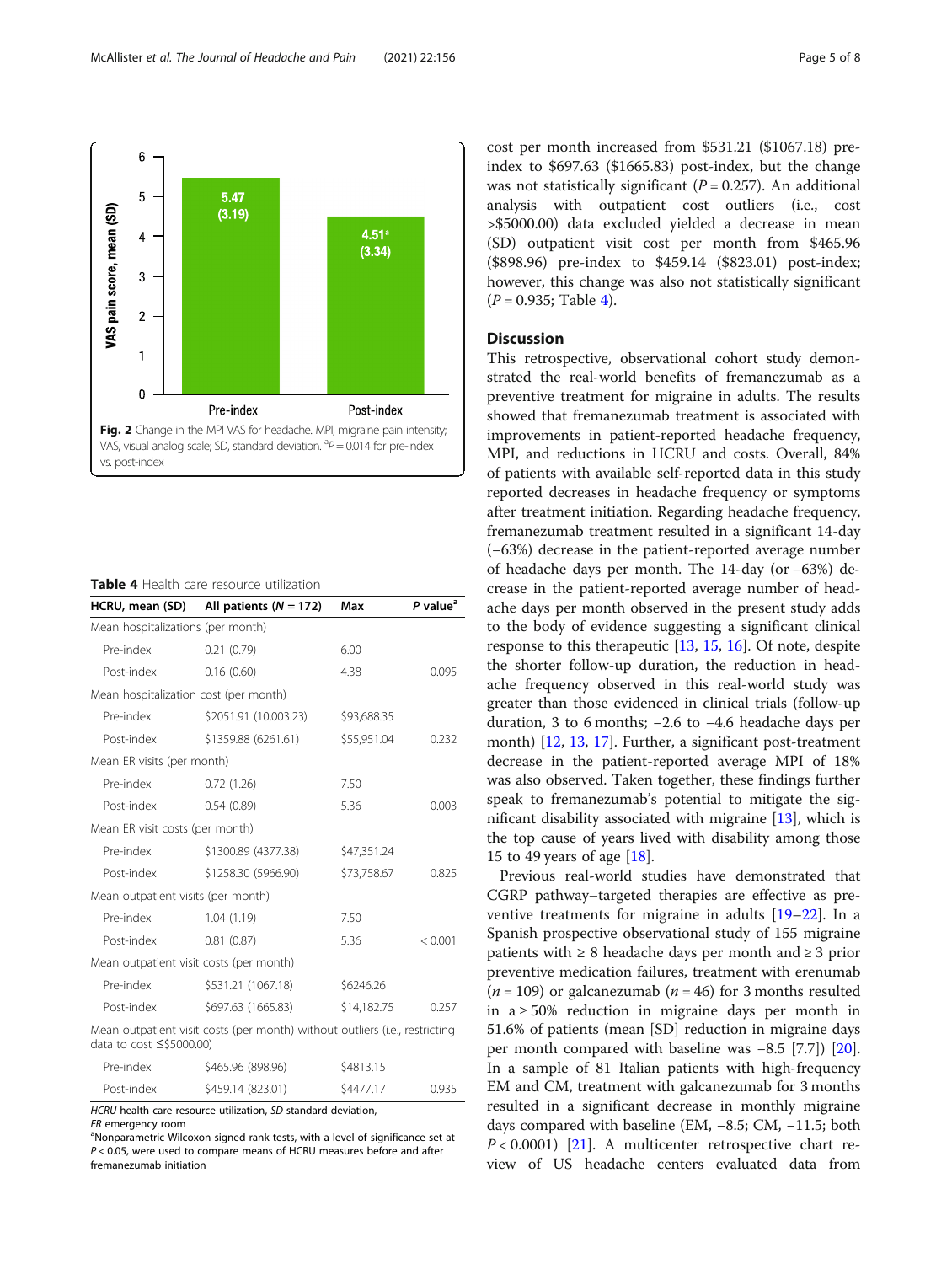1034 patients with CM [\[19](#page-8-0)]. Results showed that treatment with erenumab for  $\geq$  3 months resulted in a  $\geq$  50% reduction in mean headache/migraine days per month among 35% of patients. Further, 45% of patients reported improvement in physician-reported migraine severity, and average monthly outpatient visits decreased from 0.43 at baseline to 0.30 after erenumab initiation. A separate retrospective real-world analysis that evaluated 6-month follow-up data after  $\geq 1$  erenumab injection found that, for 43 patients with available data, monthly migraine days significantly decreased by 8.4 days from baseline [\[22](#page-9-0)]. In the current real-world study, fremanezumab treatment was associated with a 14-day reduction in the average number of headache days per month from baseline. Any cross-study comparisons among these real-world studies should be considered with caution given the differences in the follow-up periods, outcomes assessed, patient populations, disease severity, and insurance reimbursement policies by region.

Fremanezumab treatment was also associated with significant decreases in HCRU. Compared to pretreatment, statistically significant post-treatment decreases in average ER (25%) and outpatient (22%) visits were observed. Decreases in average ER and outpatient visit costs per month were also observed; however, these changes were not statistically significant. While average inpatient hospitalizations and average inpatient hospitalization cost per month also decreased, the results did not reach statistical significance. Mean outpatient costs increased nonsignificantly. This finding was likely attributable to outliers; an additional analysis excluding outliers (outpatient cost >\$5000.00) showed a decrease in mean outpatient costs, but the results remained nonstatistically significant. Overall, fremanezumab treatment was associated with reductions in HCRU, specifically, average ER and outpatient visits; however, the cost differences across HCRU were not statistically significant. Reductions in HCRU are pertinent factors in decision making for policy makers and payers, regarding reimbursement and medication coverage. For patients, reducing costs alone may alleviate the financial burden previously imposed by their disease.

A strength of this observational study is its novel examination of both clinical outcomes and HCRU and associated costs simultaneously, compared with most studies in the literature that evaluated one or the other. This study design allowed us to examine the association between improvements in clinical outcomes with fremanezumab treatment and HCRU and cost reductions. Another strength of this study is the methodology used to collect data. Specifically, the use of the large database allowed for the analysis of real-world data to demonstrate the benefits of fremanezumab over a longer, more recent timeframe. Additionally, the database is an independent data source, providing impartiality of data reporting and reducing the likelihood of selection bias. A limitation of this study was the loss of data from patients with discrepancies between self-reported improvement as a dichotomous "yes/no" measure from their actual headache frequency reported pre- and postfremanezumab initiation. Although this resulted in data loss, it ensured validity between the 2 measures of improvement. Furthermore, the results were still statistically significant in an analysis that included all 76 patients with pre- and post-index headache frequency data. Some patients did not return for follow-up visits due to improvement in their migraine or other reasons, and some outcomes were reported by patients via telephone rather than directly in a clinical setting; both may have increased the potential for misreporting and bias. Further, this study did not measure or control for the potential confounding effects of other migraine preventive medications. The loss of data due to the exclusion of patients or patients who were lost to follow-up may have limited the potential to detect differences between the pre- and post-index periods. Further, the loss of data for patients who did not return for follow-up visits, potentially due to improvement of their migraine, may have reduced the effect size for post-index outcomes with fremanezumab. These limitations may potentially reduce the generalizability of these data for the overall population with migraine. Future studies may benefit from first conducting power analyses to determine the number of patients necessary in order to detect a significant effect for improvement.

This study highlights consideration for future studies aiming to further elucidate fremanezumab's real-world effectiveness. Such studies should include a larger, more diverse sample to increase the generalizability of findings. Given the degree of comorbidities among patients in this sample, future studies may also use patients' treatment history and associated diagnostic codes to control for the confounding effects of other medications (migraine or otherwise) and non–migraine-related encounters. Such factors may explain why outpatient visit costs were observed to increase in this study for some patients, while all other costs decreased. Finally, in addition to continuing to evaluate the safety and effectiveness of this therapeutic as a preventive treatment for migraine, future studies may include pre- and postmeasures of days of work, productivity, and/or income to further assess the improvements in migraine-related disability associated with fremanezumab treatment.

#### Conclusion

Fremanezumab treatment was associated with significant reductions in headache frequency, MPI, and HCRU, which may also improve quality of life for patients with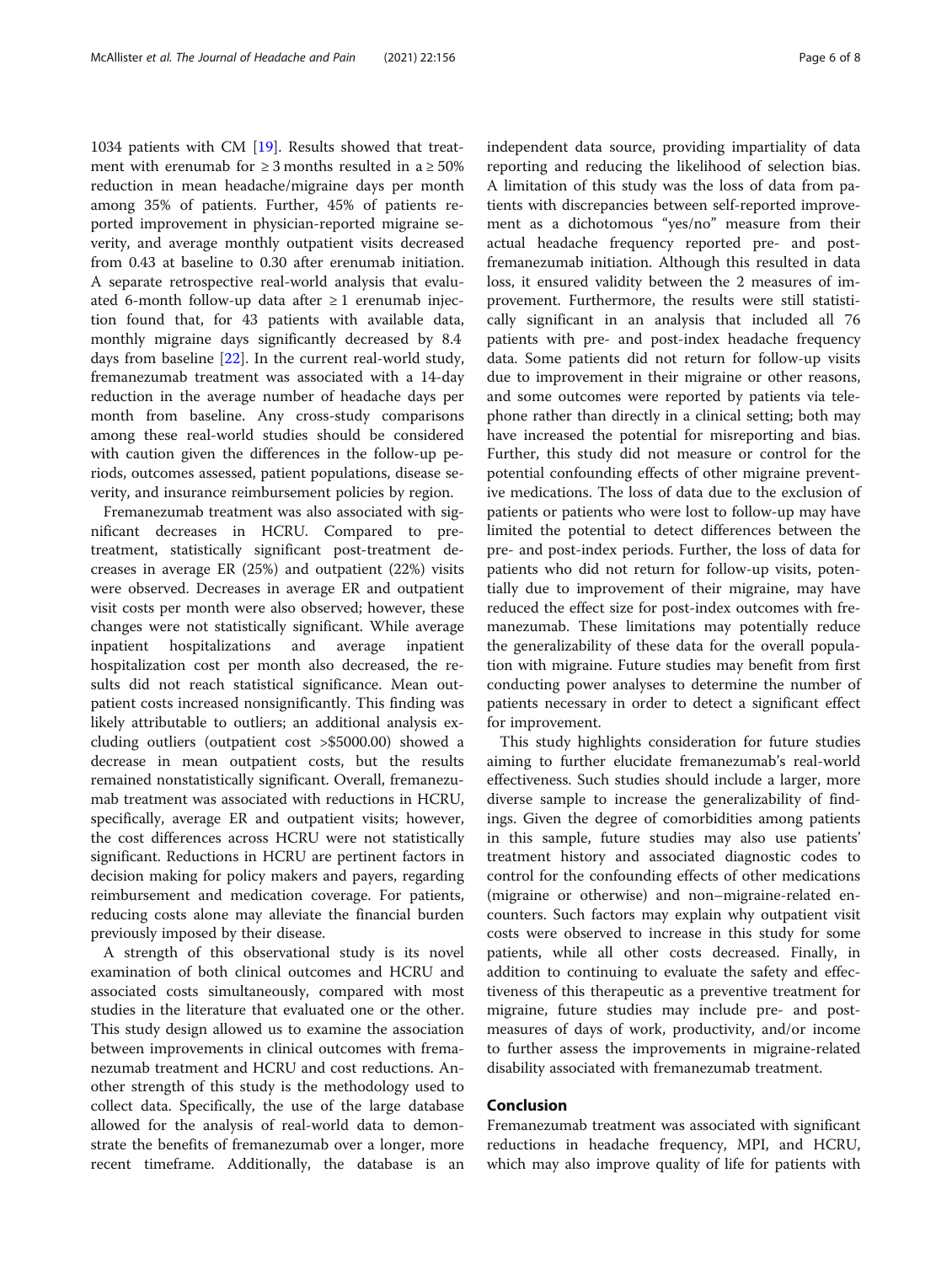<span id="page-8-0"></span>migraine. Less HCRU translated to substantial reductions in hospitalization and ER costs. Fremanezumab treatment was also associated with patient-reported improvements in migraine-associated symptoms, which may be even more pervasive and burdensome than the headaches themselves. The data from this study may aid clinical decision making for patients with migraine and the development of coverage and utilization management policy.

#### Abbreviations

CGRP: Calcitonin gene-related peptide; HCRU: Health care resource utilization; CM: Chronic migraine; EM: Episodic migraine; EMR: Electronic medical records; MPI: Migraine pain intensity; VAS: Visual analog scale; ER: Emergency room; SD: Standard deviation

#### Acknowledgements

Parts of the results were presented at the ISPOR Virtual Annual Meeting held on May 18-20 2020; Poster PND98. Editorial assistance was provided by Thomas J. Parkman, PhD, MBA, of Cello Health Communications/MedErgy, which was in accordance with Good Publication Practice (GPP3) guidelines and funded by Teva Pharmaceuticals.

#### Authors' contributions

PM, LL, LJK, JMC, KT, ST, MD, JC, ZD, and AM contributed to drafting of the manuscript and critical revision of the manuscript for important intellectual concepts. The author(s) read and approved the final manuscript.

#### Funding

This study was funded by Teva Branded Pharmaceutical Products R&D, Inc.

#### Availability of data and materials

Anonymized data, as described in this manuscript, will be shared upon request from any qualified investigator by the author investigators or Teva Pharmaceutical Industries, Ltd.

#### Declarations

#### Ethics approval and consent to participate

The authors confirm that according to local legislation, ethics approval is not required for this retrospective study. The de-identified data used in this study have been recorded and presented in such a manner that subjects cannot be identified and consent to participate from the subjects is therefore not required.

#### Consent for publication

Not applicable.

#### Competing interests

PM has received research support from Amgen, Novartis, Eli Lilly, Teva Pharmaceuticals, and Alder BioPharmaceuticals; and serves as a consultant for Amgen, Novartis, Eli Lilly, Teva Pharmaceuticals, and Alder BioPharmaceuticals. LL is an employee of Henry Ford Health System, with research funding from eMAX Health Systems. JC and ZD are employees of eMAX Health Systems. LJK, ST, and MD are employees of Teva Pharmaceuticals. JMC and KT are former employees of Teva Pharmaceuticals. AM has nothing to disclose.

#### Author details

<sup>1</sup>New England Institute for Neurology and Headache, New England Institute for Clinical Research and Ki Clinical Research, Yale University, 30 Buxton Farm Road, Suite 230, Stamford, CT 06905, USA. <sup>2</sup>Department of Public Health Sciences, Henry Ford Health System, Detroit, MI, USA. <sup>3</sup>Teva Branded Pharmaceutical Products R&D, Inc., West Chester, PA, USA. <sup>4</sup>Teva Branded Pharmaceuticals, Inc., Amsterdam, The Netherlands. <sup>5</sup>eMAX Health Systems, Delray Beach, FL, USA. <sup>6</sup>Department of Neurology, SUNY Downstate Medical Center, New York Headache Center, New York, NY, USA.

#### Received: 6 August 2021 Accepted: 10 November 2021 Published online: 20 December 2021

#### References

- 1. GBD 2016 Headache Collaborators (2018) Global, regional, and national burden of migraine and tension-type headache, 1990–2016: a systematic analysis for the Global Burden of Disease Study 2016. Lancet Neurol 17:954– 976
- 2. Buse DC, Loder EW, Gorman JA, Stewart WF, Reed ML, Fanning KM et al (2013) Sex differences in the prevalence, symptoms, and associated features of migraine, probable migraine and other severe headache: results of the American Migraine Prevalence and Prevention (AMPP) study. Headache 53: 1278–1299
- 3. Goadsby PJ, Holland PR, Martins-Oliveira M, Hoffmann J, Schankin C, Akerman S (2017) Pathophysiology of migraine: a disorder of sensory processing. Physiol Rev 97:553–622
- 4. Vo P, Paris N, Bilitou A, Valena T, Fang J, Naujoks C et al (2018) Burden of migraine in Europe using self-reported digital diary data from the Migraine Buddy© application. Neurol Ther 7:321–332
- 5. GBD 2016 Disease and Injury Incidence and Prevalence Collaborators (2017) Global, regional, and national incidence, prevalence, and years lived with disability for 328 diseases and injuries for 195 countries, 1990–2016: a systematic analysis for the Global Burden of Disease Study 2016. Lancet 390: 1211–1259
- Doane MJ, Gupta S, Vo P, Laflamme AK, Fang J (2019) Associations between headache-free days and patient-reported outcomes among migraine patients: a cross-sectional analysis of survey data in Europe. Pain Ther 8:203–216
- 7. Ha H, Gonzalez A (2019) Migraine headache prophylaxis. Am Fam Physician 99:17–24
- 8. Charles A (2017) Migraine. N Engl J Med 377:553–561
- 9. Bigal ME, Walter S, Rapoport AM (2013) Calcitonin gene-related peptide (CGRP) and migraine current understanding and state of development. Headache 53:1230–1244
- 10. Scuteri D, Adornetto A, Rombola L, Naturale MD, Morrone LA, Bagetta G et al (2019) New trends in migraine pharmacology: targeting calcitonin gene-related peptide (CGRP) with monoclonal antibodies. Front Pharmacol 10:363
- 11. Arnold M (2018) Headache Classification Committee of the International Headache Society (IHS). The International Classification of Headache Disorders, 3rd edition. Cephalalgia 38:1–211
- 12. Silberstein SD, Dodick DW, Bigal ME, Yeung PP, Goadsby PJ, Blankenbiller T et al (2017) Fremanezumab for the preventive treatment of chronic migraine. N Engl J Med 377:2113–2122
- 13. Dodick DW, Silberstein SD, Bigal ME, Yeung PP, Goadsby PJ, Blankenbiller T et al (2018) Effect of fremanezumab compared with placebo for prevention of episodic migraine: a randomized clinical trial. JAMA 319:1999–2008
- 14. Aicher B, Peil H, Peil B, Diener HC (2012) Pain measurement: visual analogue scale (VAS) and verbal rating scale (VRS) in clinical trials with OTC analgesics in headache. Cephalalgia 32:185–197
- 15. Blumenfeld AM, Bloudek LM, Becker WJ, Buse DC, Varon SF, Maglinte GA et al (2013) Patterns of use and reasons for discontinuation of prophylactic medications for episodic migraine and chronic migraine: results from the second International Burden of Migraine Study (IBMS-II). Headache 53:644–655
- 16. Silberstein SD, Cohen JM, Yeung PP (2019) Fremanezumab for the preventive treatment of migraine. Expert Opin Biol Ther 19:763–771
- 17. Bigal ME, Edvinsson L, Rapoport AM, Lipton RB, Spierings EL, Diener HC et al (2015) Safety, tolerability, and efficacy of TEV-48125 for preventive treatment of chronic migraine: a multicentre, randomised, double-blind, placebocontrolled, phase 2b study. Lancet Neurol 14:1091–1100
- 18. Steiner TJ, Stovner LJ, Vos T, Jensen R, Katsarava Z (2018) Migraine is first cause of disability in under 50s: will health politicians now take notice? J Headache Pain 19:17
- 19. Faust E, Pivneva I, Yang K, Betts KA, Ahmed Z, Joshi S et al (2021) Real-world treatment profiles, clinical outcomes, and healthcare resource utilization of patients with migraine prescribed erenumab: a multicenter chart-review study of US headache centers. Neurol Ther 10:293–306
- 20. Torres-Ferrus M, Gallardo VJ, Alpuente A, Caronna E, Gine-Cipres E, Pozo-Rosich P (2021) The impact of anti-CGRP monoclonal antibodies in resistant migraine patients: a real-world evidence observational study. J Neurol 268: 3789–3798